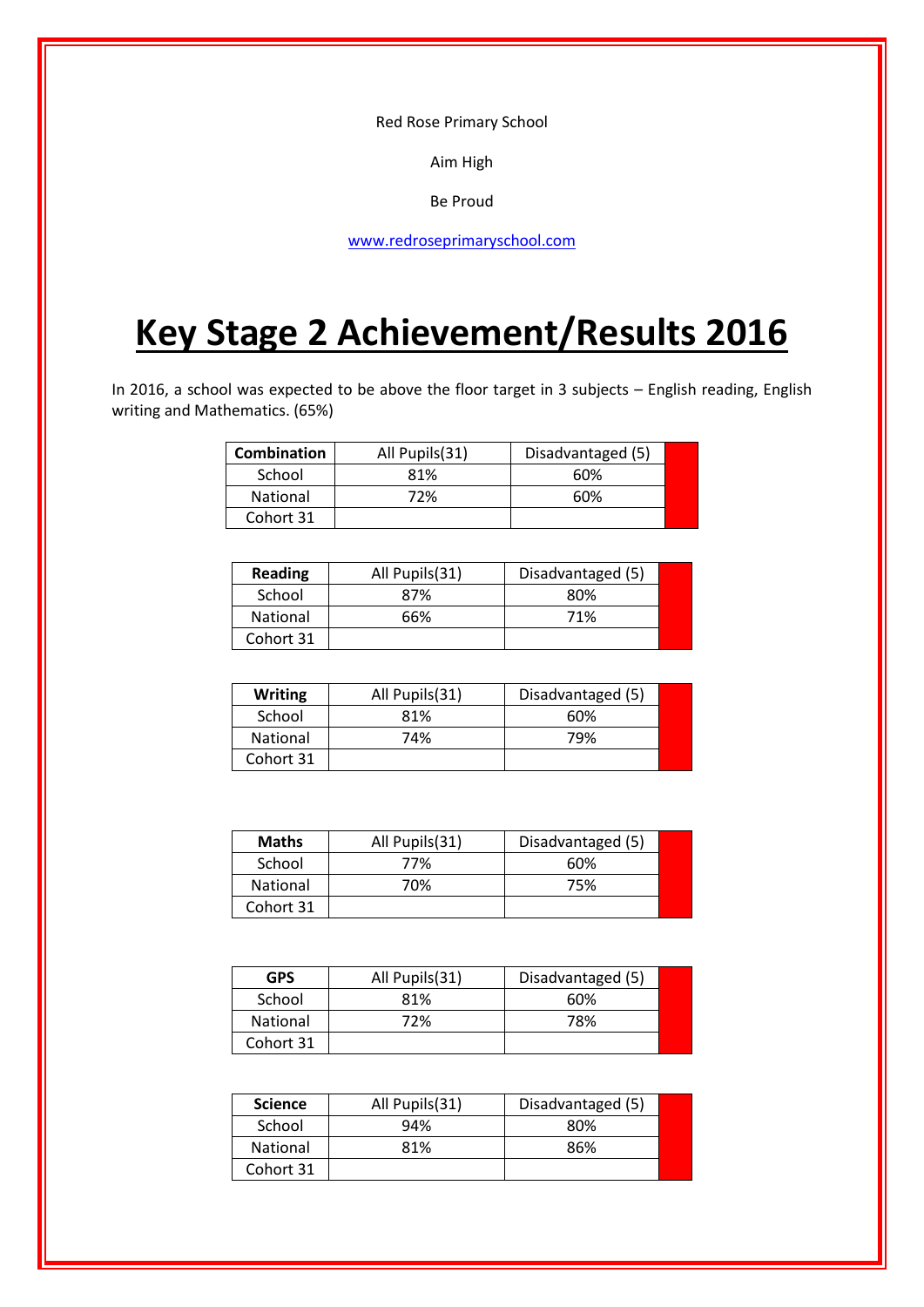| Attainment         |            |                   |       |               |  |
|--------------------|------------|-------------------|-------|---------------|--|
|                    |            | Expected or above |       | Greater depth |  |
| <b>Mathematics</b> | All        | Disadvantage      | All   | Disadvantaged |  |
| Cohort             | 39         | 8                 | 39    | 8             |  |
| School %           | 74%<br>63% |                   | 13%   | 13%           |  |
| National%          | 77%<br>73% |                   | 18%   | 20%           |  |
|                    |            |                   |       |               |  |
| <b>Difference</b>  |            | $-14$             | $-15$ | -8            |  |

| Attainment        |     |                   |               |               |  |
|-------------------|-----|-------------------|---------------|---------------|--|
|                   |     | Expected or above | Greater depth |               |  |
| <b>Reading</b>    | All | Disadvantage      | All           | Disadvantaged |  |
| Cohort            | 39  |                   | 39            |               |  |
| School %          | 77% | 63%               | 21%           | 13%           |  |
| National%         | 74% | 78%               | 24%           | 27%           |  |
|                   |     |                   |               |               |  |
| <b>Difference</b> |     | -15               | -3            | -14           |  |

| Attainment        |     |                   |               |               |  |  |
|-------------------|-----|-------------------|---------------|---------------|--|--|
|                   |     | Expected or above | Greater depth |               |  |  |
| <b>Writing</b>    | All | Disadvantage      | All           | Disadvantaged |  |  |
| <b>Cohort</b>     | 39  |                   | 39            |               |  |  |
| School %          | 72% | 63%               | 28%           | 13%           |  |  |
| National%         | 65% | 70%               | 13%           | 16%           |  |  |
|                   |     |                   |               |               |  |  |
| <b>Difference</b> | b   |                   | 15            | -14           |  |  |

| Attainment        |                     |                   |     |               |  |
|-------------------|---------------------|-------------------|-----|---------------|--|
|                   |                     | Expected or above |     | Greater depth |  |
| <b>Science</b>    | Disadvantage<br>All |                   | All | Disadvantaged |  |
| Cohort            | 39                  |                   | 39  |               |  |
| School %          | 97%                 | 100%              |     |               |  |
| National%         | 82%<br>85%          |                   |     |               |  |
|                   |                     |                   |     |               |  |
| <b>Difference</b> | 16                  | 15                |     |               |  |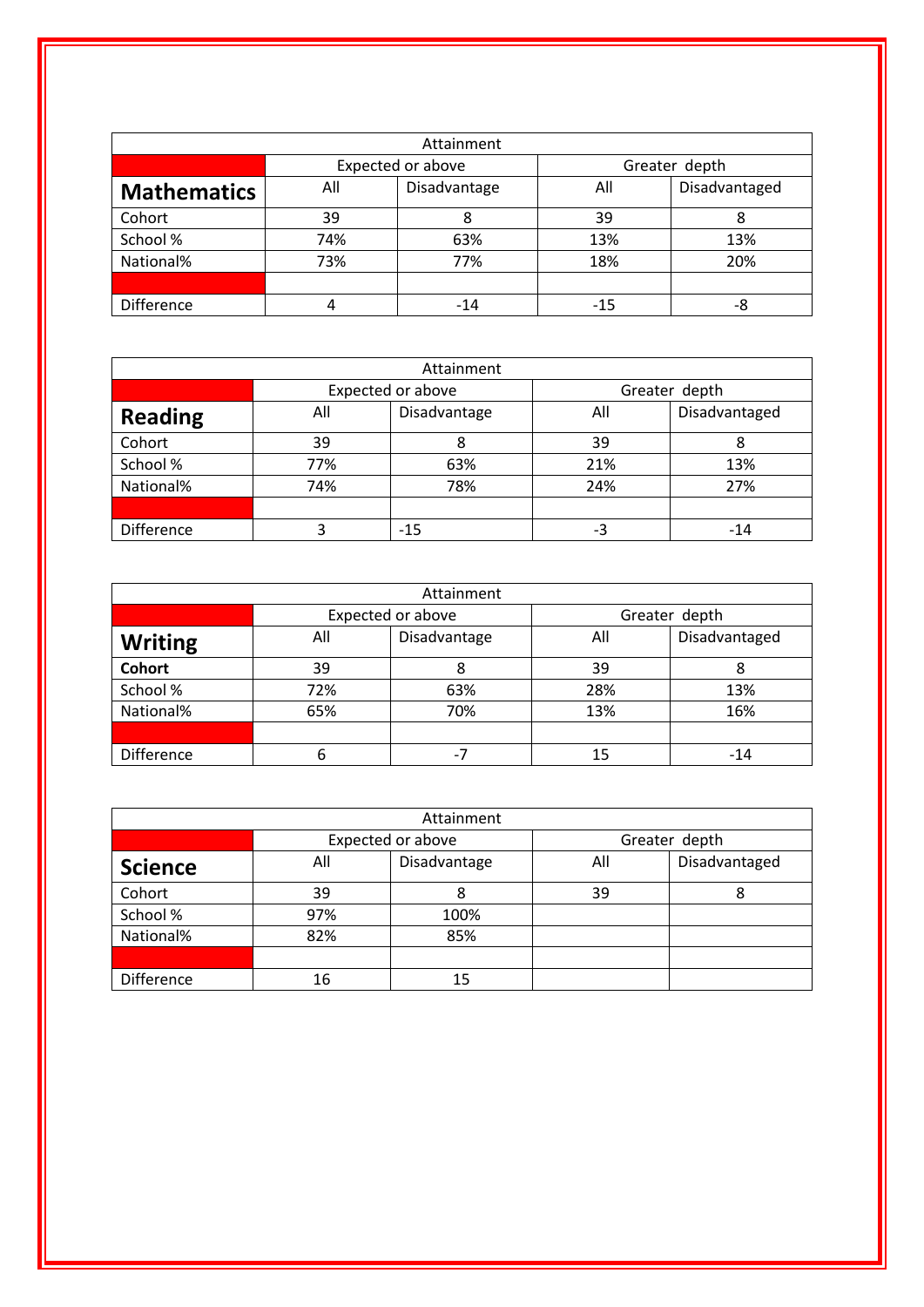#### **Phonics Screening Information**

| <b>Year 1 Phonics Screening</b> |              |          |        |          |        |          |                   |
|---------------------------------|--------------|----------|--------|----------|--------|----------|-------------------|
|                                 | 2014<br>2015 |          | 2016   |          |        |          |                   |
|                                 | School       | National | School | National | School | National |                   |
| <b>All Pupils</b>               | 84%          | 74%      | 82%    | 77%      | 95%    | 81%      | Three consecutive |
|                                 |              |          |        |          |        |          | years             |
| <b>Boys</b>                     | 73%          | 70%      | 74%    | 73%      | 92%    | 77%      | Three consecutive |
|                                 |              |          |        |          |        |          | years             |
| Girls                           | 99%          | 78%      | 90%    | 81%      | 100%   | 84%      | Three consecutive |
|                                 |              |          |        |          |        |          | years             |
| <b>Disadvantaged</b>            | 0            | 63%      | 75%    | 66%      | 100%   | 70%      | Two consecutive   |
|                                 |              |          |        |          |        |          | years             |
| other                           | 89%          | 78%      | 84%    | 80%      | 94%    | 83%      | Three consecutive |
|                                 |              |          |        |          |        |          | years             |

#### **Phonics Screening**

#### **What is Phonics?**

There has been a big shift in the past few years in how we teach reading in school and at Red Rose. We feel this is having a huge impact and helping many children learn to read and spell. Phonics is recommended as the first strategy that children should be taught in helping them learn to read. However our Letters and Sound phonics teaching also runs alongside other teaching methods that equip children with the vital skill and ability to read. Plus it is important we develop a real love for reading.

#### **What is the Phonics screening check?**

The national phonics screening check was introduced in 2012 to all Year 1 pupils. It is short, statutory assessment to ensure that children are making sufficient progress in phonics skills to read words and are on track to become fluent readers who can enjoy reading for pleasure.

#### **When does the Phonics screening take place?**

All Year 1 pupils will take the phonics screening during the 2 week in June.

#### **How is the check structured?**

The check comprises of a list of 40 words and non-words, which the children know as alien or nonsense words. The child will read one-to-one with their teacher. The words will be presented as a booklet with up to 4 words per page. Non-words will be presented with a colourful picture of an alien. The children will be asked what the aliens name is by reading the word. This is supposed to make the check a bit more fun. Pupils who can read non-words should have the skills to decode almost any unfamiliar word. Half the words cover phonics skills which are usually covered in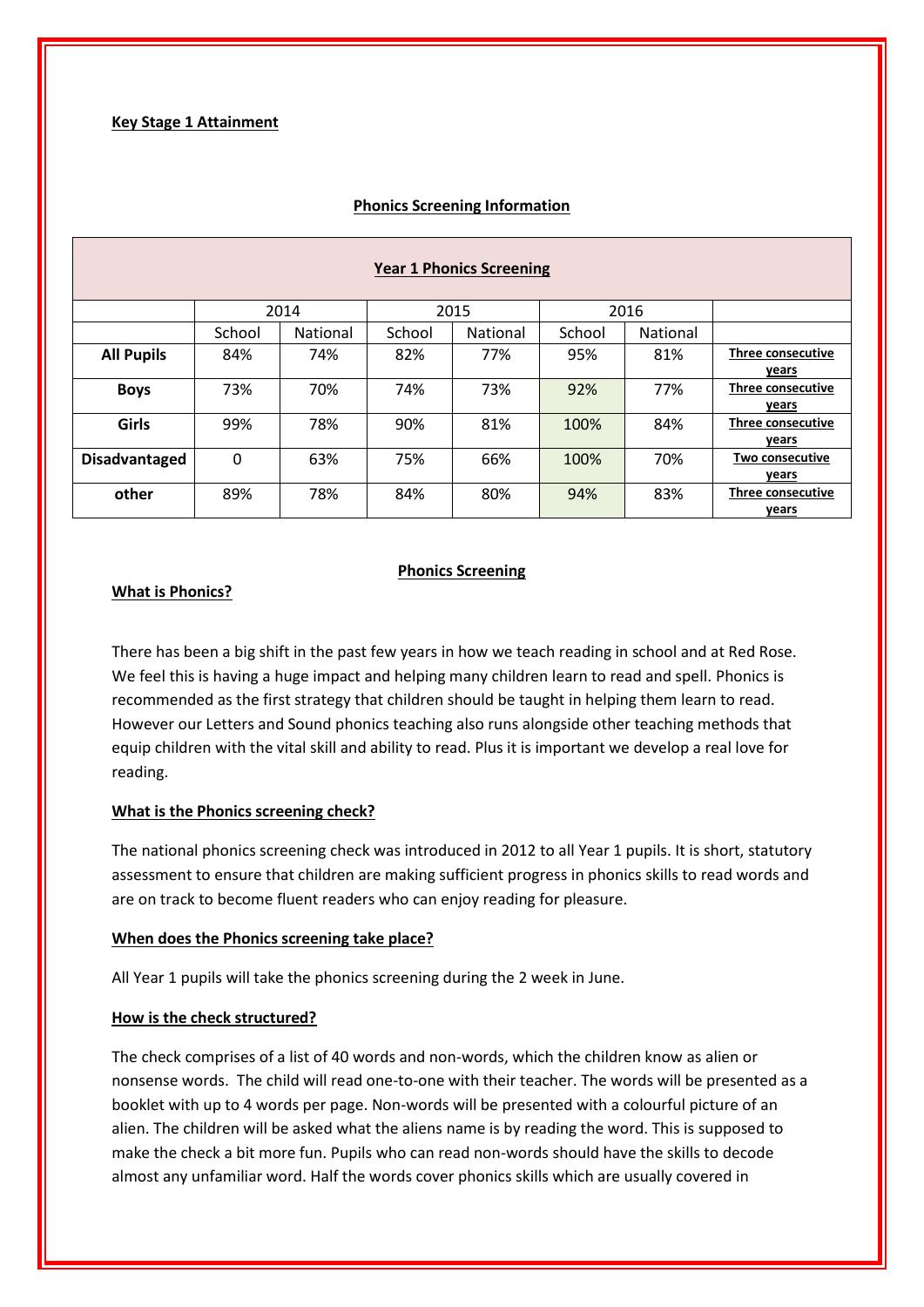reception and half are based on Year 1 phonics skills. It must be the teacher who carries out the screening in a quiet area. The results are used to identify which children will need further support with decoding.

Letters and sounds is the phonics programme we deliver at Red Rose Primary School. It is delivered daily to small groups either with a Teacher or a Teaching Assistant. Regular assessments do take place so that progress can be monitored and teaching directed to specific areas of strengths and weaknesses.

Children are taught in small groups at their particular phase or stage. Outcomes are **"outstanding".**